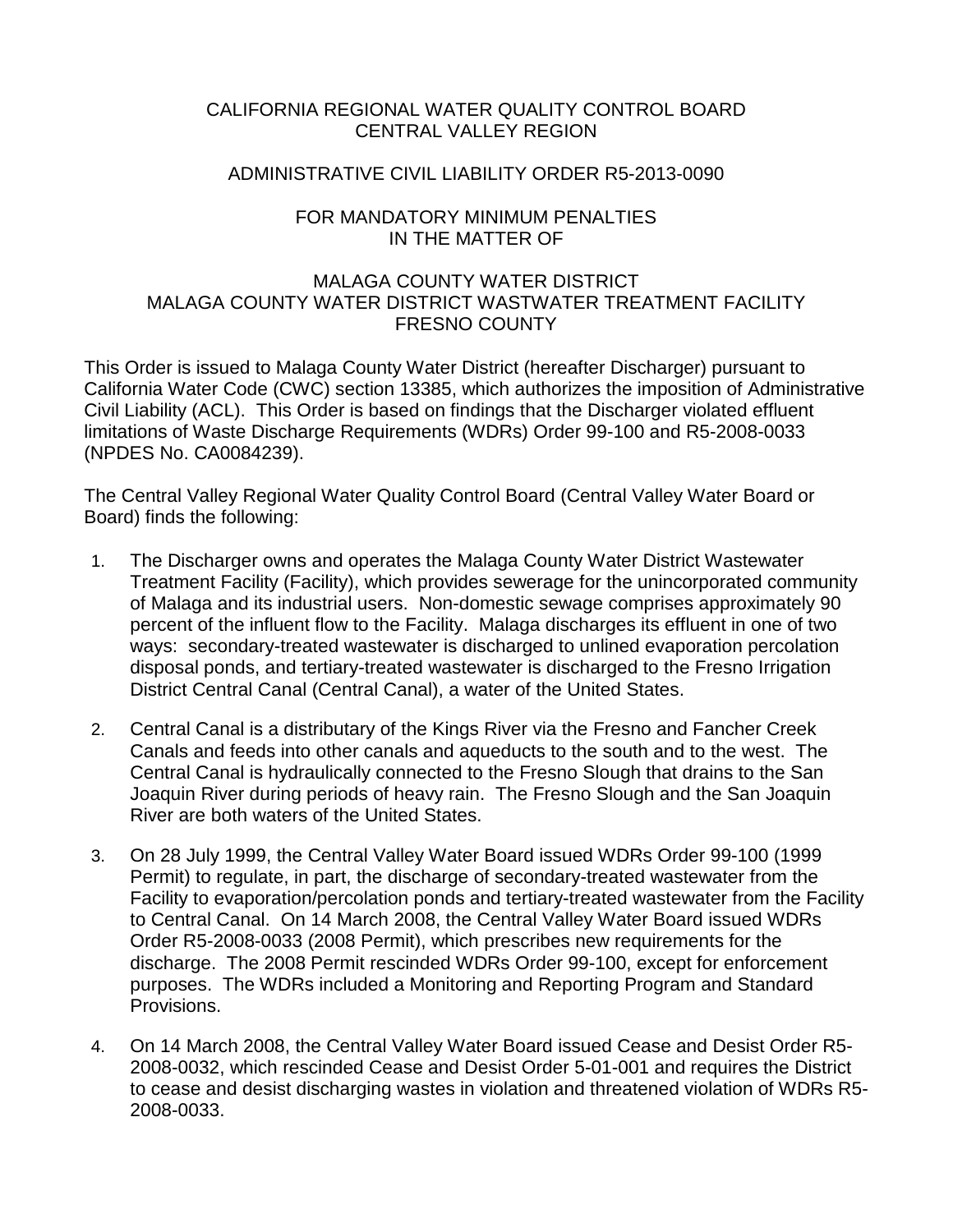- 5. On 26 January 2006, the Central Valley Water Quality Control Board (Central Valley Water Board, or Board) adopted ACL Order R5-2006-0003 (2006 ACL Order) for effluent limitation violations subject to mandatory minimum penalties (MMPs) in the amount of \$1,107,000 that occurred within the review period of 1 February 2000 through 30 June 2004, with the last violation identified on 18 January 2004.
- 6. On 21 November 2008, the Central Valley Water Board Assistant Executive Officer issued the Discharger ACL Complaint R5-2008-0583 (2008 Compaint) assessing \$9,000 in mandatory minimum penalties (MMPs) pursuant to CWC section 13385(i) for effluent limitation violations of the 1999 Permit that occurred at its Facility within the review period of 1 February 2004 to 13 March 2008, with the first violation occurring on 28 February 2005.
- 7. On 30 December 2008, the Discharger submitted a signed waiver to waive its right to a hearing within 90 days of issuance of the Complaint and requested that the \$9,000 in MMPs be applied toward compliance projects that were required by the 2006 ACL Order. The 2006 ACL Order allowed \$975,835.00 to be permanently suspended as having been spent by the District for completion of Compliance Projects 1.a and 3 of the 7 proposed compliance projects as defined in the Order. The remaining \$131,165 would be permanently suspended if the District satisfactorily completed all or a combination of Compliance Projects 4, 5, 6, and 7, which totaled or exceeded the remaining MMP amount. The last compliance project deadline per the 2006 ACL Order was 1 January 2009. The 1 January 2009 deadline was not met. Therefore, the \$9,000 MMPs could not be applied to compliance projects that were already supposed to be complete making this request null and void.
- 8. On 8 July 2010, Central Valley Water Board staff issued a Notice of Violation (NOV) and draft Record of Violations (ROV) for 20 effluent limitation violations of the 2008 Permit totaling \$60,000 in MMPs. The alleged violations cited in the ROV occurred within the review period of 14 March 2008 to 31 January 2010. The ROV requested a response from the Discharger by 22 July 2010.
- 9. On 22 July 2010, the Discharger's legal counsel responded contesting the 8 July 2010 NOV/ROV. The response disputed, in part, BOD violations occurring in May and June of 2008.
- 10. On 5 November 2010, after reviewing the Discharger's comments, Board staff concurred with the Discharger's contention that the May and June 2008 BOD violations were incorrect along with a turbidity violation dated 12/31/2009. Board staff issued a Revised NOV/ROV identifying fifteen effluent limitation violations subject to \$45,000 in MMPs that occurred within the review period of 14 March 2008 to 31 January 2010.
- 11. On 6 January 2011, the Discharger's legal counsel responded contesting the 5 November 2010 revised NOV/ROV.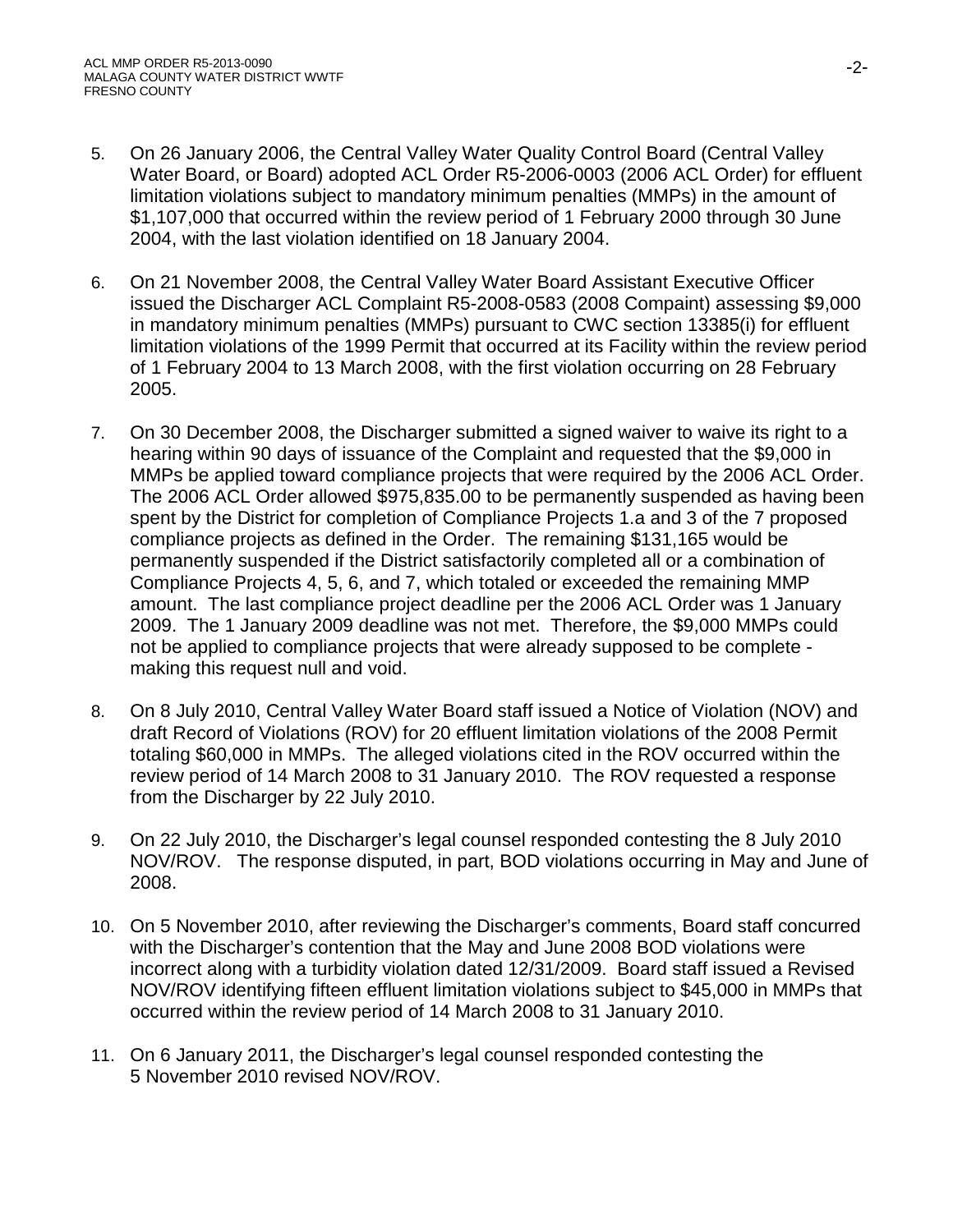- 12. On 9 December 2011, Central Valley Water Board staff issued an NOV with an updated draft ROV for alleged effluent violations that occurred within a review period of 14 March 2008 through 30 October 2011 totaling \$63,000 in MMPs.
- 13. On 3 January 2012, the Discharger's legal counsel responded contesting the 9 December 2011 NOV/ROV.
- 14. Board staff updated the review of Malaga's SMRs to include SMRs through 31 December 2012, and on 1 May 2013, the Executive Officer issued ACL Complaint R5-2013-0527 for effluent limitation violations subject to MMPs in the amount of \$72,000. The 2013 Complaint withdrew the 2008 Complaint and included violations that occurred within the review period of 1 February 2004 through 31 December 2012 as identified in Attachment A to the 2013 Complaint.
- 15. On 28 May 2013, the Discharger's legal counsel responded stating that any enforcement action relative to the violations listed on Attachment A is barred by operation of law.
- 16. Board staff has determined that the Discharger is out of compliance with several other components of its NPDES Permit and other Board Orders. Enforcement actions for outstanding enforcement orders and violations not subject to mandatory minimum penalties are under consideration by management and will be handled in separate enforcement actions. The adoption of this ACL Order does not preclude the Central Valley Water Board from taking enforcement on other violations not subject to mandatory minimum penalties.
- 17. CWC §13385(h)(1) states:

Notwithstanding any other provision of this division, and except as provided in subdivisions  $(i)$ ,  $(k)$ , and  $(l)$ , a mandatory minimum penalty of three thousand dollars (\$3,000) shall be assessed for each serious violation.

18. CWC §13385 (h)(2) states:

For the purposes of this section, a "serious violation" means any waste discharge that violates the effluent limitations contained in the applicable waste discharge requirements for a Group II pollutant, as specified in Appendix A to Section 123.45 of Title 40 of the Code of Federal Regulations, by 20 percent or more for a Group I pollutant, as specified in Appendix A to Section 123.45 of Title 40 of the Code of Federal Regulations, by 40 percent or more.

19. CWC §13385 subdivision (i)(1) states, in part:

Notwithstanding any other provision of this division, and except as provided in subdivisions (j), (k), and (l), a mandatory minimum penalty of three thousand dollars (\$3,000) shall be assessed for each violation whenever the person does any of the following four or more times in any period of six consecutive months, except that the requirement to assess the mandatory minimum penalty shall not be applicable to the first three violations:

A) Violates a waste discharge requirement effluent limitation.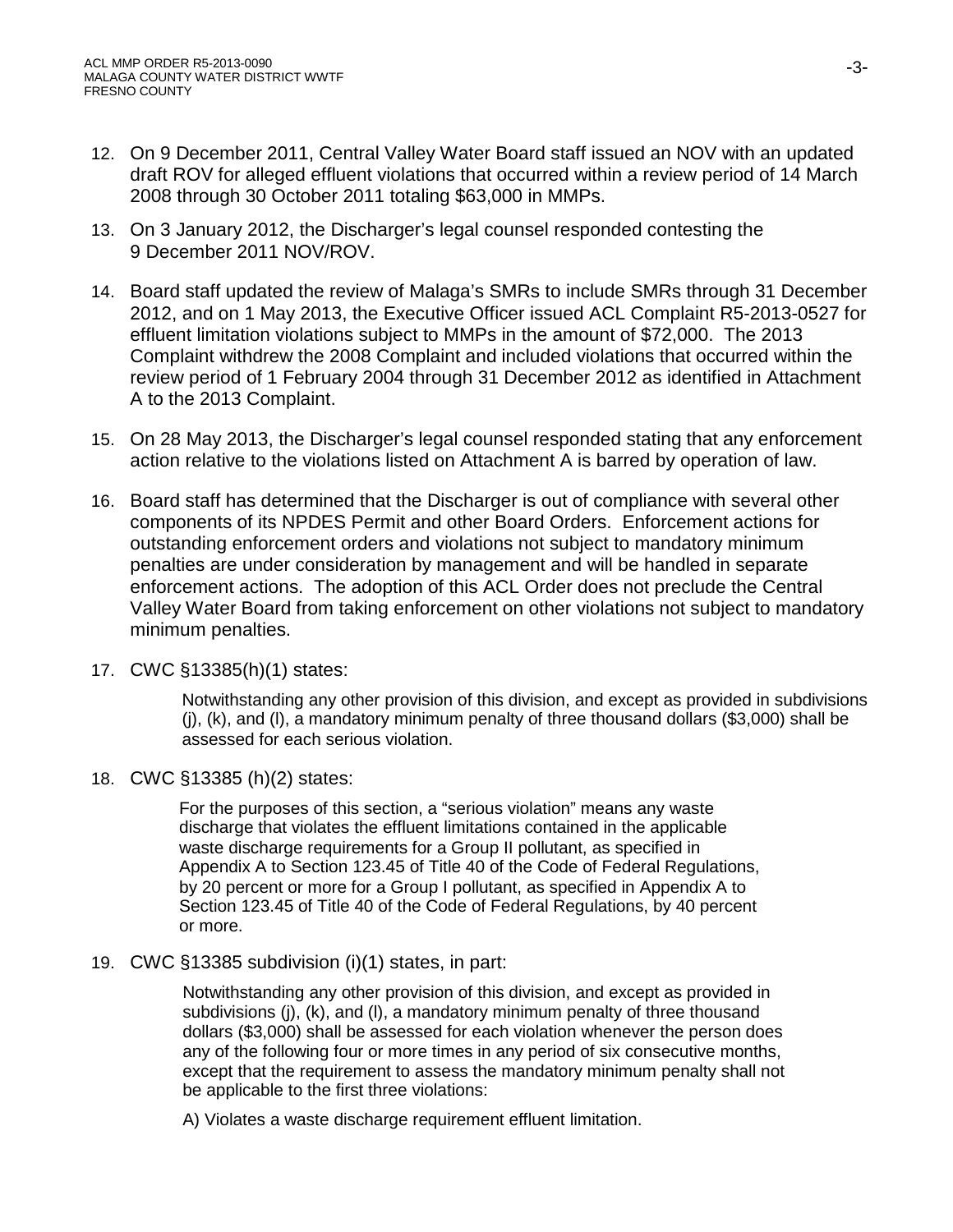B) Fails to file a report pursuant to Section 13260

C) Files an incomplete report pursuant to Section 13260

D) Violates a toxicity effluent limitation contained in the applicable waste discharge requirements where the waste discharge requirements do not contain pollutant-specific effluent limitations for toxic pollutants.

## 20. CWC section 13385(k) states:

(1) In lieu of assessing all or a portion of the mandatory minimum penalties pursuant to subdivisions (h) and (i) against a publicly owned treatment works serving a small community, the state board or the regional board may elect to require the publicly owned treatment works to spend an equivalent amount towards the completion of a compliance project proposed by the publicly owned treatment works, if the state board or the regional board finds all of the following:

(A) The compliance project is designed to correct the violations within five years.

(B) The compliance project is in accordance with the enforcement policy of the state board, excluding any provision in the policy that is inconsistent with this section.

(C) The publicly owned treatment works has prepared a financing plan to complete the compliance project.

(2) For the purposes of this subdivision, "a publicly owned treatment works serving a small community" means a publicly owned treatment works serving a population of 10,000 persons or less, a rural county, or a reasonably isolated and divisible segment of a larger municipality where the population of the segment is 10,000 persons or less, with a financial hardship as determined

21. CWC section 13323 states, in part:

Any executive officer of a regional board may issue a complaint to any person on whom administrative civil liability may be imposed pursuant to this article. The complaint shall allege the act or have failure to act that constitutes a violation of law, the provision authorizing civil liability to be imposed pursuant to this article, and the proposed civil liability.

- 22. WDRs Order 99-100 General Discharge Specification B.2 states, "effluent shall have a pH between 6.0 and 9.0 pH units."
- 23. WDRs Order 99-100 General Discharge Specification B.3 states, "effluent EC shall not exceed that of source water plus 500 µmhos/cm or 1000 µmhos/cm, whichever is less."
- 24. WDRs Order 99-100 Discharge 001 (Central Canal) Specification C.3 states, in part, "effluent turbidity shall not exceed a monthly average of 2 NTU and a daily maximum of 5 NTU.
- 25. WDRs Order R5-2008-0033 Effluent Limitations and Discharge Specifications A.2 states, "Effluent shall not as an average monthly EC, exceed the monthly flow-weighted average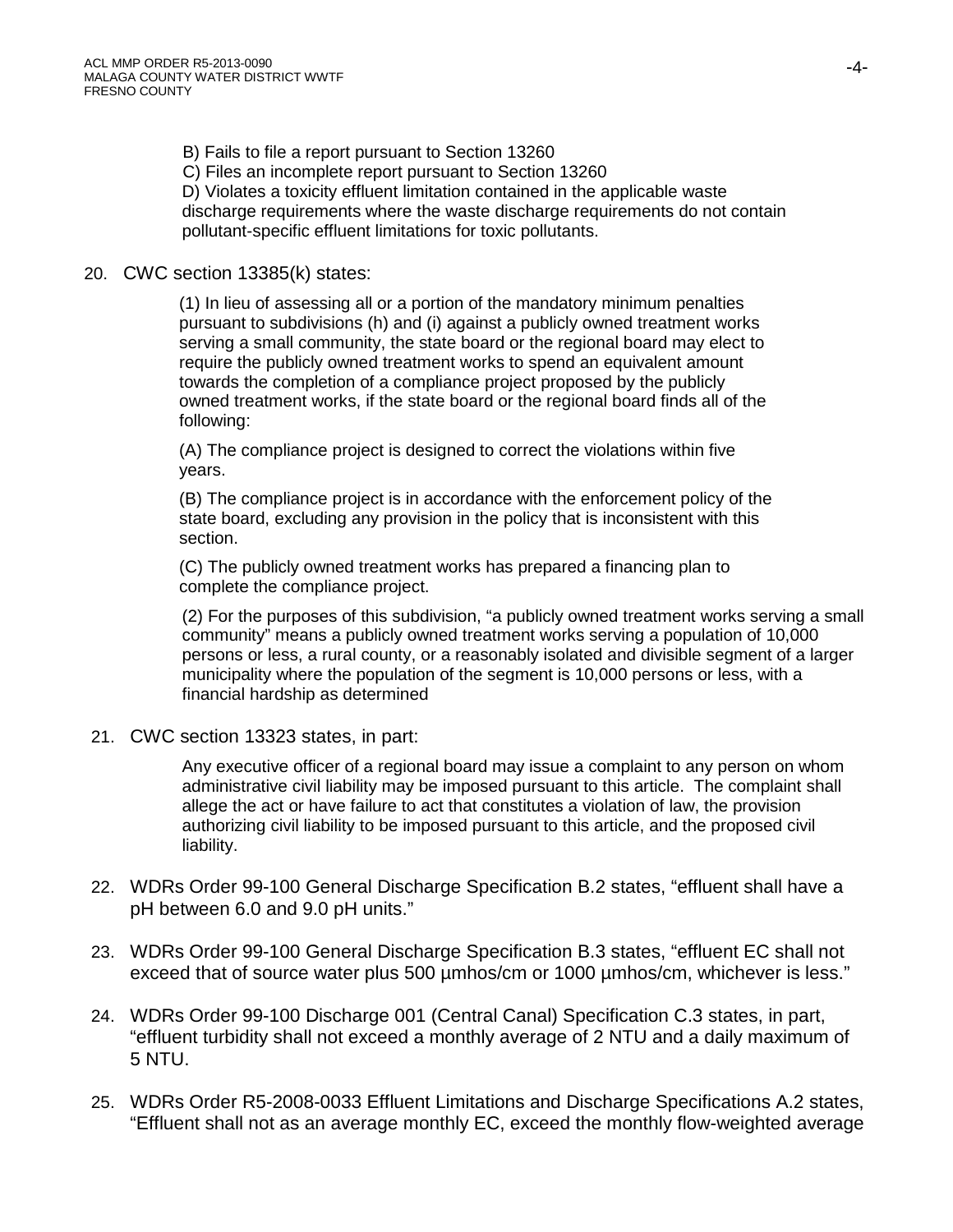of EC in the source water plus 500 µhmos/cm, or a total of 1,000 µhmos/cm, whichever is more stringent.

- 26. WDRs Order R5-2008-0033 Effluent Limitations and Discharge Specifications A.4 states, "Effluent shall not exhibit a pH of less than 6.5 or greater than 8.3 standard units.
- 27. WDRs Order R5-2008-0033 Effluent Limitations (Table 6) Discharge Point D-001 (Tertiary Treatment) B.1.a states, in part:

| <b>TABLE 6. EFFLUENT LIMITATIONS</b>                             |                      |                             |                          |                                |  |
|------------------------------------------------------------------|----------------------|-----------------------------|--------------------------|--------------------------------|--|
|                                                                  |                      | <b>Effluent Limitations</b> |                          |                                |  |
| <b>Parameter</b>                                                 | <b>Units</b>         | Average<br><b>Monthly</b>   | Average<br><b>Weekly</b> | <b>Maximum</b><br><b>Daily</b> |  |
| <b>CONVENTIONAL POLLUTANTS</b>                                   |                      |                             |                          |                                |  |
| <b>Biochemical Oxygen</b><br>Demand (BOD <sub>5</sub> ) @ 20°C   | mg/L                 | 10                          | 15                       | 30                             |  |
|                                                                  | lbs/day <sup>1</sup> | 38                          | 56                       | 113                            |  |
| <b>Total Suspended Solids</b><br>(TSS)                           | mg/L                 | 10                          | 15                       | 30                             |  |
|                                                                  | lbs/day <sup>1</sup> | 38                          | 56                       | 113                            |  |
| <b>Settleable Solids</b>                                         | mI/L                 | 0.1                         | --                       | 0.2                            |  |
| <b>PRIORITY POLLUTANTS</b>                                       |                      |                             |                          |                                |  |
| <b>Bromoform</b>                                                 | $\mu$ g/L            | 4.3                         |                          | 8.6                            |  |
| <b>NON-CONVENTIONAL POLLUTANTS<sup>4</sup></b>                   |                      |                             |                          |                                |  |
| Ammonia Nitrogen, Total<br>(as N) (May-October) $3$              | mg/L                 | 0.8                         |                          | 1.1                            |  |
|                                                                  | lbs/day <sup>1</sup> | 3.0                         |                          | 4.1                            |  |
| Ammonia Nitrogen, Total<br>(as N) (November -April) <sup>3</sup> | mg/L                 | 0.4                         |                          | 0.6                            |  |
|                                                                  | lbs/day <sup>1</sup> | 1.5                         |                          | 2.3                            |  |
| Turbidity                                                        | <b>NTU</b>           | $\overline{2}$              |                          | $5^2$                          |  |

1. Based on a design flow of 0.45 mgd

2. 5 NTU more than 5%of the 24-hour period, 10 NTU at any time

3. Effective 19 May 2010. In interim, see Table 7

<sup>4.</sup> Effective 1 November 2008, if the Discharger certifies to the Executive Officer in writing that the ultraviolet system is operational and chlorine is no longer being used for disinfection purposes or detected In the influent, the Executive Officer may, at her discretion, notify the Discharger that these effluent limitations and associated monitoring are suspended.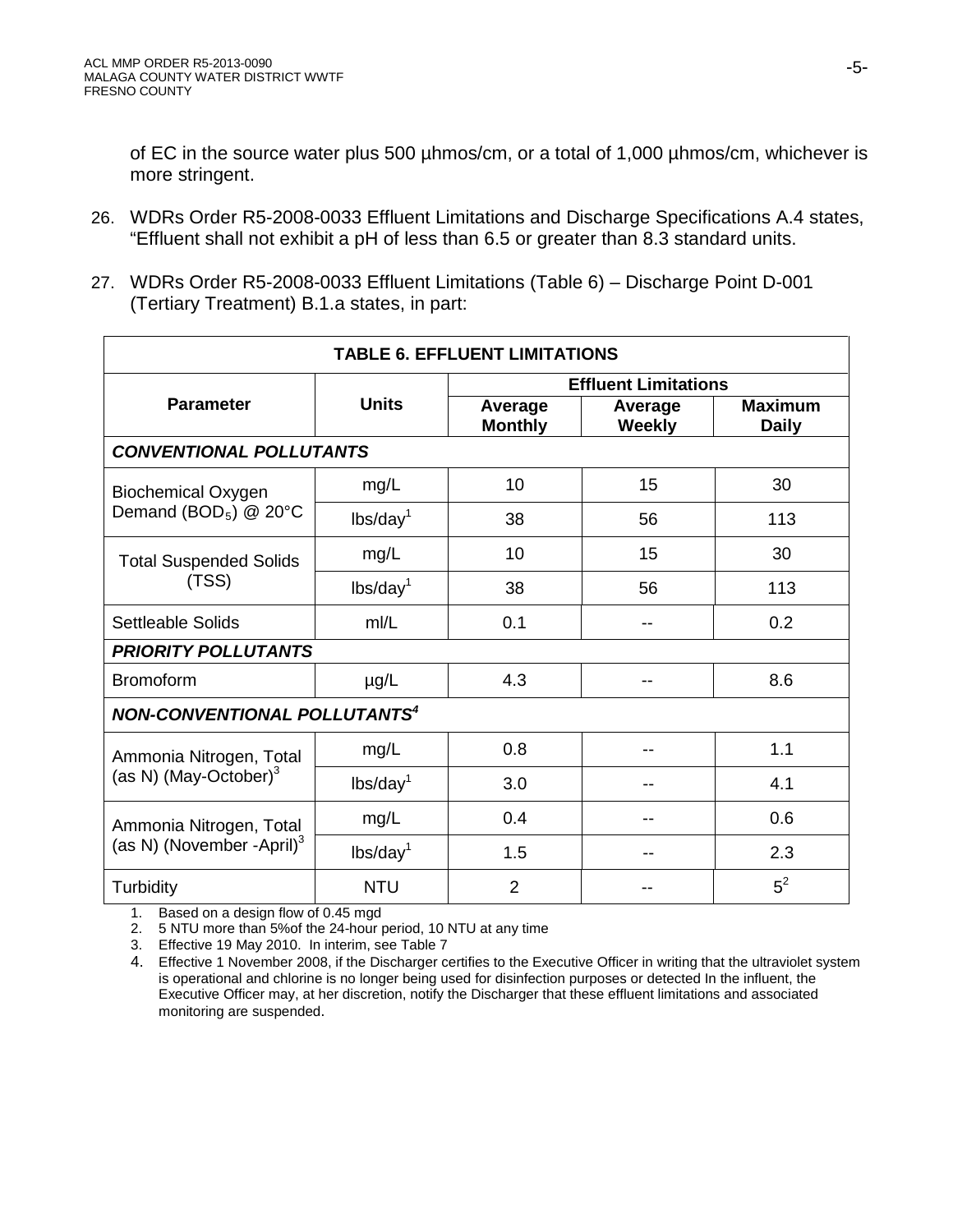- 28. WDRs Order R5-2008-0033 Effluent Limitations Discharge Point D-001 (Tertiary Treatment) B.1.b states, "Percent Removal: The average monthly percent removal of BOD and total suspended solids shall not be less than 90 percent."
- 29. WDRs Order R5-2008-0033 Effluent Limitations Discharge Point D-001 (Tertiary Treatment) B.1.e states, "Total coliform Organisms. Effluent total coliform organisms shall not exceed: i. 2.2 most probably number (MPN)/100 mL as a 7-day median; ii. 23 MPN/100 mL more than once in any month; and iii. 240 MPN/100 ml at any time."
- 30. WDRs Order R5-2008-0033 Effluent Limitations Discharge Point D-001 (Tertiary Treatment) B.2 states, "Interim Effluent Limitations – The interim effluent limitation in Table 7 shall apply in lieu of the final effluent limitations specified for the same parameters in Table 6 until the effective date of the final effluent limitations as specified in footnotes 3 and 4, Table 6:

| <b>TABLE 7. INTERIM EFFLUENT LIMITATIONS</b> |              |                             |                      |  |
|----------------------------------------------|--------------|-----------------------------|----------------------|--|
| <b>Parameter</b>                             | <b>Units</b> | <b>Effluent Limitations</b> |                      |  |
|                                              |              | <b>Average Monthly</b>      | <b>Maximum Daily</b> |  |
| Ammonia                                      | mg/L         |                             | 1.3                  |  |
| <b>Bromoform</b>                             | µg/L         |                             | 28                   |  |

- 31. According to the Discharger's self-monitoring reports covering the period from 1 February 2004 through 13 March 2008, the Discharger committed eight violations of effluent limitations for turbidity, EC, and pH of Order 99-100; three of which are subject to MMPs. Attachment A to this Order summarizes these violations.
- 32. According to the Discharger's self-monitoring reports covering the period from 14 March 2008 through 31 December 2012, the Discharger committed twenty-five violations of effluent limitations for EC, pH, total ammonia nitrogen (as N), Bromoform, total coliform organisms, BOD, Settleable solids, TSS, and turbidity of Order 2008-0033; twenty-two of which are subject to MMPs. Attachment A to this Order summarizes these violations.
- 33. On Attachment A of the 2013 Complaint, Violation ID 771679 (11M; pH; 9.0; pH units; 9.2) and Violation ID 878012 (7M; TCO; 240; MPN/100 ml/L; DM; 1600) were inadvertently marked EXEMPT. They are chronic violations and subject to MMPs. Attachment A to this Order has been corrected and \$6,000 has been added to the penalty amount bringing it to \$78,000.
- 34. General statutes of limitations do not apply to this administrative proceeding. The statutes of limitations that refer to "actions" and "special proceedings" and that are contained in the California Code of Civil Procedure apply to judicial proceedings, not administrative proceedings. Courts evaluating the issue have consistently found that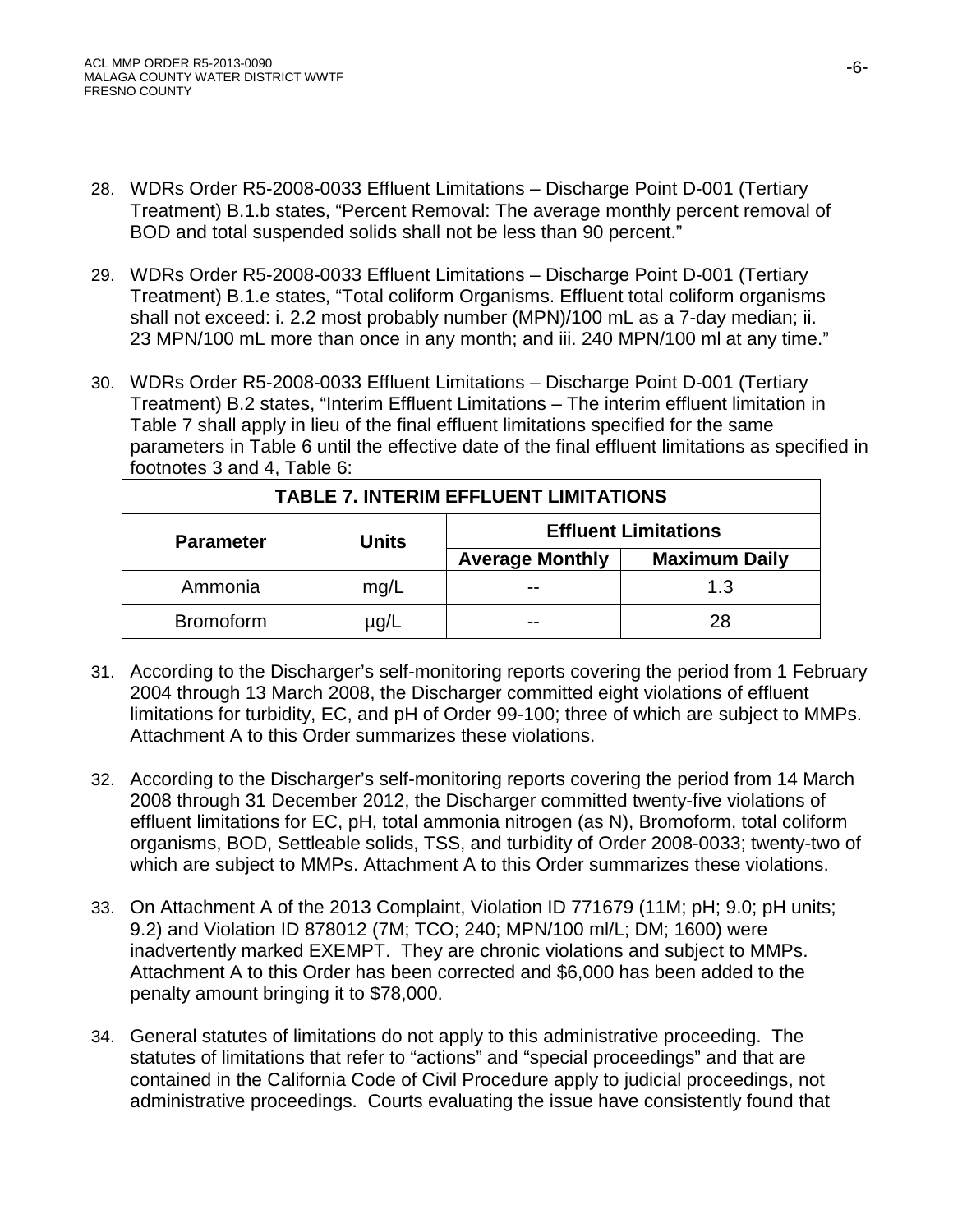general statutes of limitations do not apply to administrative proceedings, including enforcement proceedings.

- 35. Related to the concept of statute of limitations is an equitable principal of laches. Laches is a court-made, equitable doctrine based on the principle that those who neglect their rights may be barred from obtaining relief in equity. It is a defense by which a court denies relief to a claimant who has unreasonably delayed or been negligent in asserting a claim, when that delay or negligence has prejudiced the party against whom relief is sought. The defense of laches requires unreasonable delay plus either acquiescence in the act about which plaintiff complains or prejudice to the defendant resulting from the delay. Laches is not available where it would nullify an important policy adopted for the benefit of the public. Further, it is well-settled that the burden to establish laches lies with the party raising it.
- 36. In this case, where there has been a violation subject to statutory mandatory penalties and unless an affirmative defense is proven, the Legislature has imposed an affirmative duty to impose the penalties, thereby depriving the water boards of their discretion to reduce the mandatory minimum penalty. Laches is not recognized as an affirmative defense and may not be invoked to avoid the imposition of mandatory minimum penalties.
- 37. Issuance of this Administrative Civil Liability Order to enforce CWC Division 7, Chapter 5.5 is exempt from the provisions of the CWC Division 7, Chapter 5.5 is exempt from the provisions of the California Environmental Quality Act (Pub. Resources Code section 21000 et seq.), in accordance with California Code of Regulations, title 14, section 1532(a)(2).
- 38. In accordance with CWC §13385(i), the total amount of the mandatory minimum penalty for 26 effluent limitation violations is \$78,000. (See Attachment A).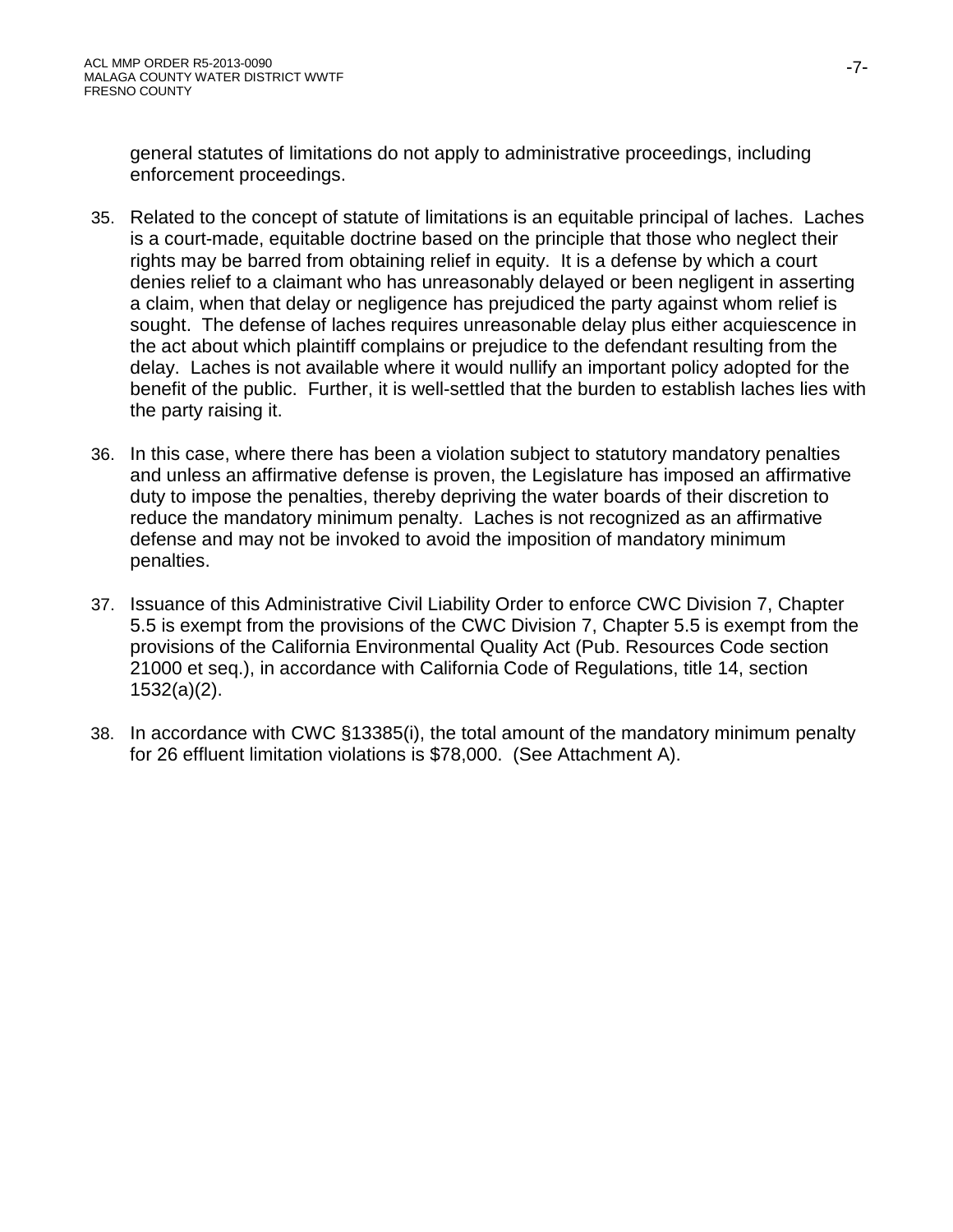# **IT IS HEREBY ORDERED THAT:**

1. Malaga County Water District, its agents, successors and assigns, shall be assessed an Administrative Civil Liability in the amount of **\$78,000.**

Any person aggrieved by this action of the Central Valley Water Board may petition the State Water Board to review the action in accordance with CWC section 13320 and California Code of Regulations, title 23, sections 2050 and following. The State Water Board must receive the petition by 5:00 p.m., 30 days after the date that this Order becomes final, except that if the thirtieth day following the date that this Order becomes final falls on a Saturday, Sunday, or state holiday, the petition must be received by the State Water Board by 5:00 p.m. on the next business day. Copies of the law and regulations applicable to filing petitions may be found on the Internet at:

http://www.waterboards.ca.gov/public\_notices/petitions/water\_quality or will be provided upon request.

I, Kenneth D. Landau, Assistant Executive Officer, do hereby certify that the foregoing is a full, true, and correct copy of an Order adopted by the California Regional Water Quality Control Board, Central Valley Region, on 25 July 2013.

*Original signed by:*

\_\_\_\_\_\_\_\_\_\_\_\_\_\_\_\_\_\_\_\_\_\_\_\_\_\_\_\_\_\_\_\_\_\_ Kenneth D. Landau, Assistant Executive Officer

Attachment A: Record of Violations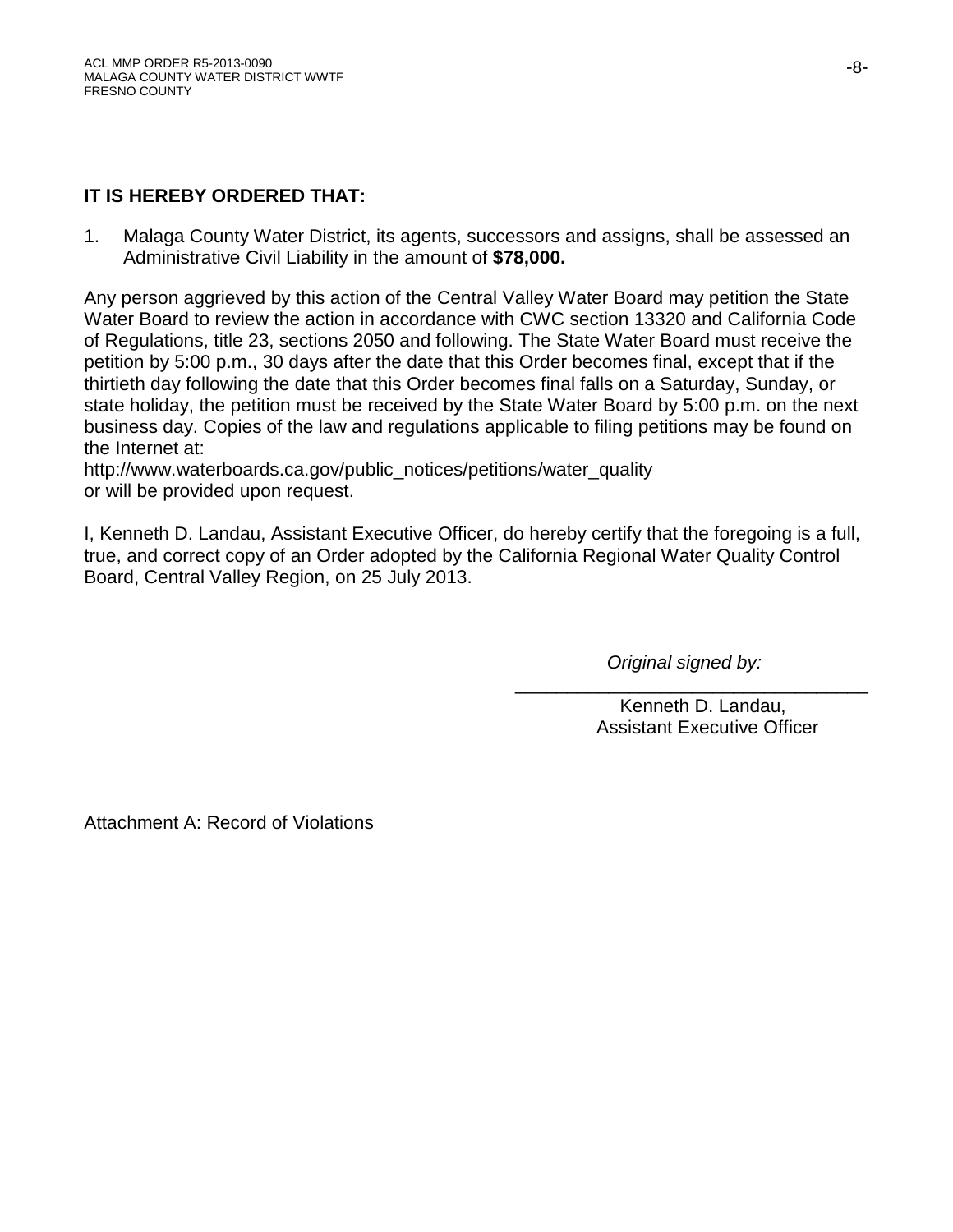# **ATTACHMENT A RECORD OF VIOLATIONS Malaga County Water District, Wastewater Treatment Facility**

Record of violations (1 February 2004- 31 December 2012) MANDATORY MINIMUM PENALTIES

(Data reported under Monitoring and Reporting Program No. 99-100 and R5-2008-0033)

| Violation<br>ID <sup>1</sup> | Violation<br>Date | Violation<br>Type <sup>2</sup> | Violation Description <sup>3</sup>   | MMP Type <sup>4</sup> |
|------------------------------|-------------------|--------------------------------|--------------------------------------|-----------------------|
| 696644                       | 07/02/2007        | <b>OEV</b>                     | 7M; EC; 784; umhos/cm; M; 820        | <b>EXEMPT</b>         |
| 696696                       | 08/09/2007        | <b>OEV</b>                     | 8M; EC; 1000; umhos/cm; DM; 1033     | <b>EXEMPT</b>         |
| 771676                       | 08/10/2007        | <b>OEV</b>                     | 8M; pH; 9.0; pH units; I; 9.2        | <b>EXEMPT</b>         |
| 771679                       | 11/25/2007        | <b>OEV</b>                     | 11M; pH; 9.0; pH units; I; 9.2       | <b>CHRONIC</b>        |
| 771678                       | 12/03/2007        | <b>OEV</b>                     | 12M; EC; 782; umhos/cm; DM; 820      | <b>CHRONIC</b>        |
| 771680                       | 12/10/2007        | <b>OEV</b>                     | 12M; EC; 1000; umhos/cm; DM; 1700    | <b>CHRONIC</b>        |
| 748354                       | 02/15/2008        | <b>OEV</b>                     | 2M; EC; 816; umhos/cm; DM; 1100      | <b>CHRONIC</b>        |
| 867973                       | 3/31/2008         | <b>OEV</b>                     | 3M; EC; 813; umhos/cm; AM; 825       | <b>CHRONIC</b>        |
| 868013                       | 4/18/2008         | <b>OEV</b>                     | 4M; pH; 6.5-8.3; SU; IM; 8.5         | <b>CHRONIC</b>        |
| 868014                       | 4/19/2008         | <b>OEV</b>                     | 4M; pH; 6.5-8.3; SU; IM; 8.9         | <b>CHRONIC</b>        |
| 868015                       | 4/20/2008         | <b>OEV</b>                     | 4M; pH; 6.5-8.3; SU; IM; 9.0         | <b>CHRONIC</b>        |
| 868016                       | 4/21/2008         | <b>OEV</b>                     | 4M; pH; 6.5-8.3; SU; IM; 8.9         | <b>CHRONIC</b>        |
| 868098                       | 7/16/2008         | CAT <sub>1</sub>               | 7M; NH3-N; 1.3; mg/L; DM; 2.5        | <b>SERIOUS</b>        |
| 868022                       | 7/19/2008         | <b>OEV</b>                     | 7M; pH; 6.5-8.3; SU; IM; 9.1         | <b>CHRONIC</b>        |
| 868021                       | 7/30/2008         | <b>OEV</b>                     | 7M; EC; 891; umhos/cm; AM; 911       | <b>CHRONIC</b>        |
| 868097                       | 10/14/2008        | CAT <sub>2</sub>               | 10M; Bromoform; 28; ug/L; DM; 36     | <b>SERIOUS</b>        |
| 868095                       | 10/17/2008        | <b>OEV</b>                     | 10M; TCO; 240; MPN/100 ml/L; DM; 300 | <b>CHRONIC</b>        |
| 868101                       | 11/17/2008        | CAT <sub>2</sub>               | 10M; Bromoform; 28; ug/L; DM; 32     | <b>CHRONIC</b>        |
| 868102                       | 06/05/2009        | <b>OEV</b>                     | 6M; pH; 6.5-8.3; SU; IM; 8.6         | EXEMPT <sup>5</sup>   |
| 868104                       | 07/08/2009        | <b>OEV</b>                     | 7M; BOD; 15; mg/L; AW; 19            | <b>EXEMPT</b>         |
| 868105                       | 07/08/2009        | <b>OEV</b>                     | 7M; BOD; 56; lbs/day; AW; 61.8       | <b>EXEMPT</b>         |
| 868109                       | 08/28/2009        | CAT1                           | 8M; SS; 0.2; ml/L; DM; 7.5           | <b>SERIOUS</b>        |
| 868106                       | 08/30/2009        | CAT1                           | 8M; SS; 0.1; ml/L; AM; 0.29          | <b>SERIOUS</b>        |
| 868112                       | 12/7/2009         | <b>OEV</b>                     | 12M; pH; 6.5-8.3; SU; IM; 8.5        | <b>CHRONIC</b>        |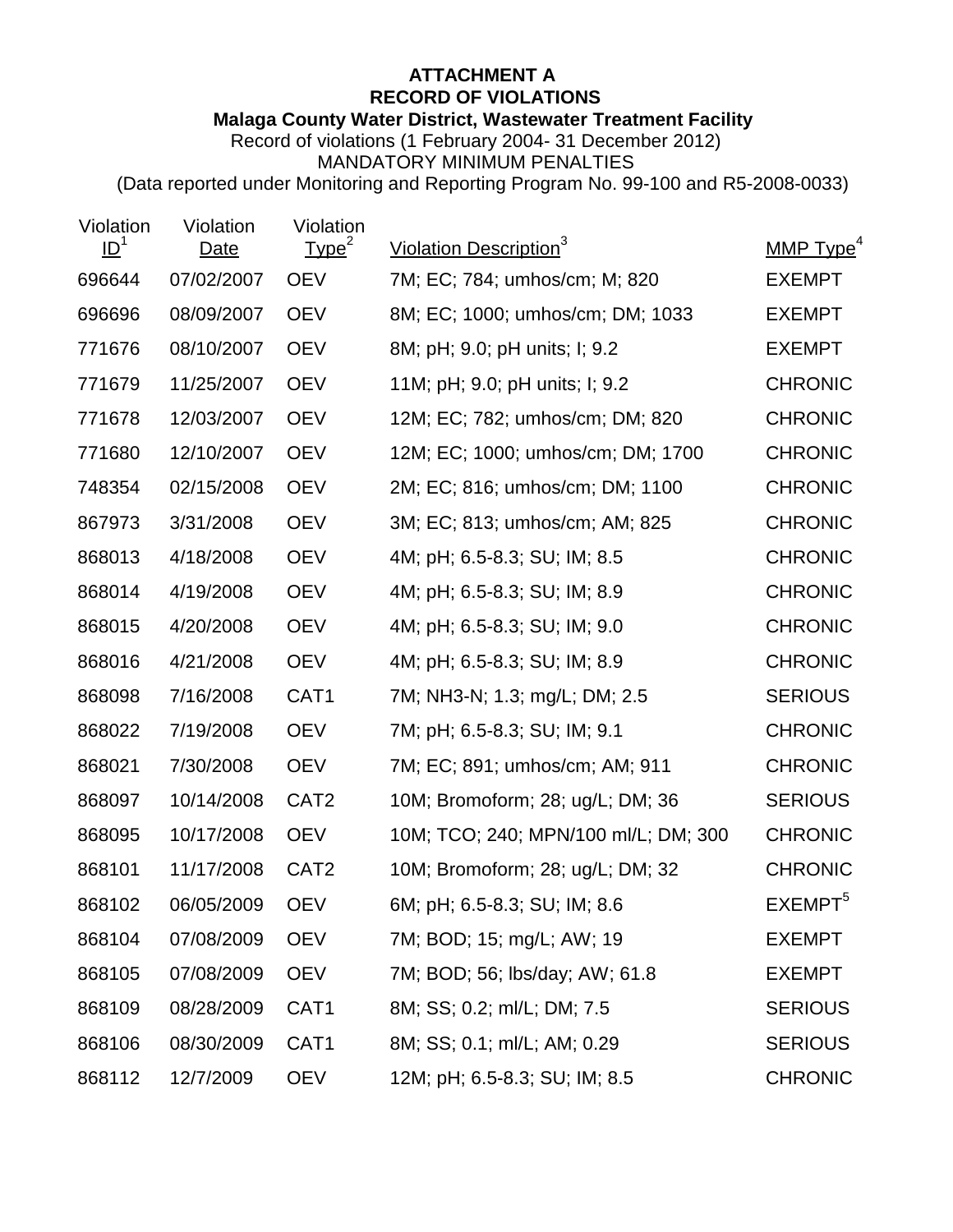| 893428 | 07/08/2010 | CAT <sub>1</sub> | 7M; NH3-N; 0.8; mg/L; AM; 2.8        | <b>SERIOUS</b> |
|--------|------------|------------------|--------------------------------------|----------------|
| 896916 | 07/08/2010 | CAT <sub>1</sub> | 7M; NH3-N; 1.1; mg/L; DM; 2.6        | <b>SERIOUS</b> |
| 878012 | 07/09/2010 | <b>OFV</b>       | 7M; TCO; 240; MPN/100 ml/L; DM; 1600 | <b>CHRONIC</b> |
| 893443 | 11/15/2010 | CAT <sub>1</sub> | 11M; TSS; 15; mg/L; AW; 17           | <b>CHRONIC</b> |
| 893444 | 11/30/2010 | CAT <sub>1</sub> | 11M; TSS; 90%; % removal; AM; 85%    | <b>CHRONIC</b> |
| 893442 | 11/30/2010 | CAT <sub>1</sub> | 11M; TSS; 10; mg/L; AM; 14           | <b>SERIOUS</b> |
| 912164 | 03/24/2011 | <b>OEV</b>       | 3M; Turbidity; 2; NTU; AM; 2.7       | <b>CHRONIC</b> |
| 912555 | 03/30/2011 | CAT <sub>1</sub> | 3M; NH3-N; 0.4; mg/L; AM; 0.5.       | <b>SERIOUS</b> |

 $\frac{1}{2}$  Violation ID in CIWQS

Abbreviation Definition

<sup>2</sup> Abbreviations used in this table are defined in table of abbreviations below.<br><sup>3</sup> Miclotian Descriptions are saded as follows: Penarting paried (e.g. 4M,  $\Delta$ )

Violation Descriptions are coded as follows: Reporting period (e.g., 4M = April); constituent or parameter (e.g., pH, Flow); effluent limitation; units; limitation period; and reported result.

e.g., pH, Flow); effluent limitation; units, limitation period; and reported result.<br>Chronic non-serious and serious violations are subject to MMPs. The first three non-serious violations within a six-<br>month period are exe

5 More than a six-month break of effluent limitation violations subject to MMPs; thus, chronic count resets.

| ACL                | <b>Administrative Civil Liability</b>                                     |
|--------------------|---------------------------------------------------------------------------|
| AM                 | <b>Average Monthly</b>                                                    |
| AW                 | Average Weekly                                                            |
| <b>BOD</b>         | <b>Biochemical Oxygen Demand</b>                                          |
| CAT <sub>1</sub>   | Violation of Group 1 effluent limitation as defined in Enforcement Policy |
| CAT <sub>2</sub>   | Violation of Group 2 effluent limitation as defined in Enforcement Policy |
| <b>CIWQS</b>       | California Integrated Water Quality System database                       |
| <b>DM</b>          | Daily Maximum                                                             |
| EC                 | <b>Electrical conductivity</b>                                            |
| IM                 | Instantaneous maximum                                                     |
| м                  | Monthly                                                                   |
| <b>MMP</b>         | Mandatory minimum penalty                                                 |
| <b>MPN</b>         | <b>Most Probable Number</b>                                               |
| NH <sub>3</sub> -N | Ammonia as nitrogen                                                       |
| <b>NTU</b>         | Nephelometric turbidity unit                                              |
| <b>OEV</b>         | Other effluent violation as defined in Enforcement Policy                 |
| SS                 | Settleable solids                                                         |
| SU                 | Standard unit (for pH)                                                    |
| <b>TCO</b>         | Total coliform organisms                                                  |
|                    |                                                                           |